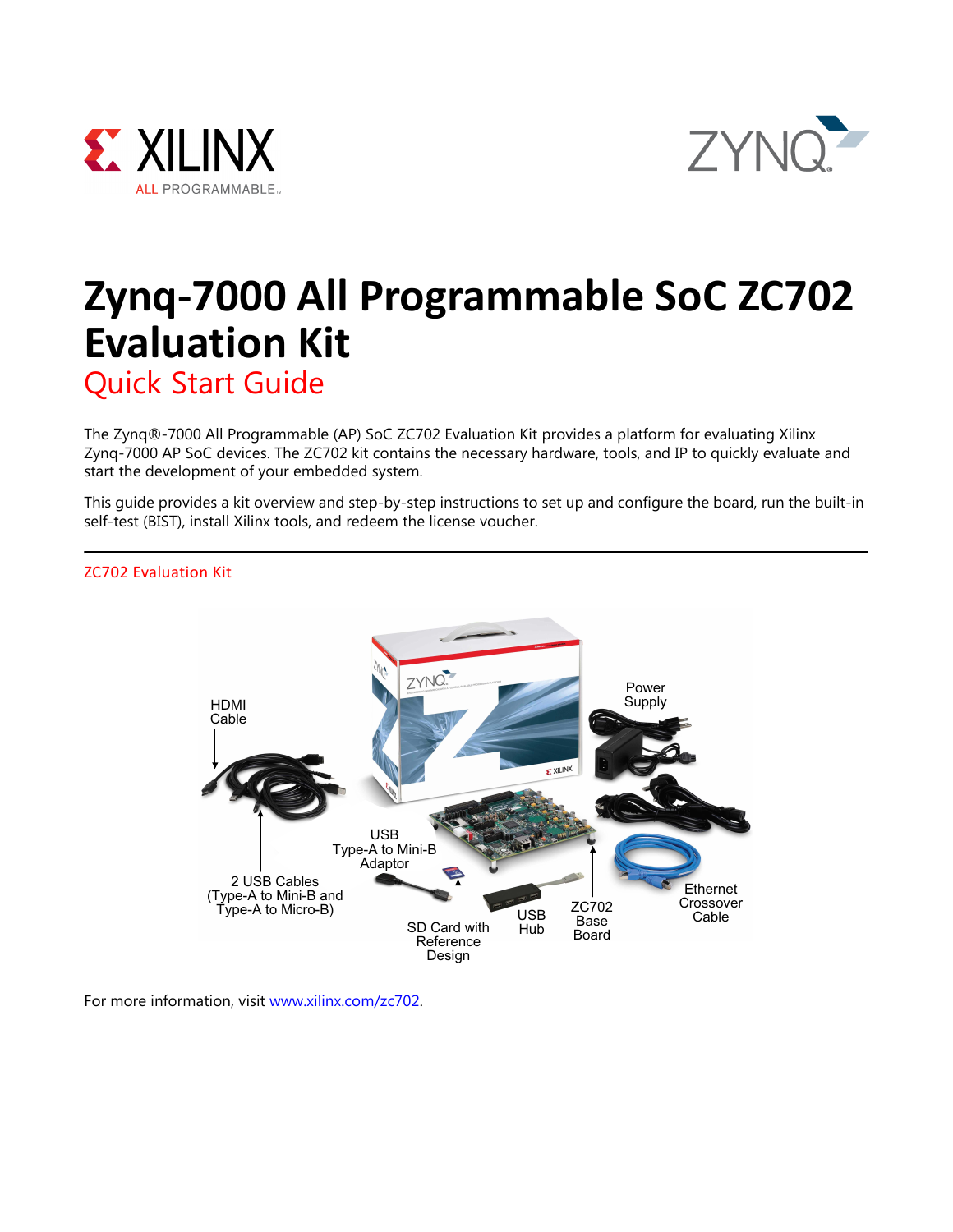## **Built-In Self-Test (BIST) Instructions**

ZC702 Evaluation Kit

#### **STEP 1: Install Driver and Terminal Emulator**

Install the Silicon Labs CP210x USB-to-UART drivers and a terminal emulator for the USB-to-UART on your PC.

Install the CP210x USB to UART drivers as described in [www.xilinx.com/kits/cp210x](http://www.xilinx.com/support/documentation/boards_and_kits/install/ug1033-cp210x-usb-uart-install.pdf).

Xilinx recommends using Tera Term for terminal emulation as described in [www.xilinx.com/kits/](http://www.xilinx.com/support/documentation/boards_and_kits/install/ug1036-tera-term-install.pdf) [teraterm.](http://www.xilinx.com/support/documentation/boards_and_kits/install/ug1036-tera-term-install.pdf)

Note: If switches, jumpers, or flash memory images have been changed, refer to [www.wiki.xilinx.com/](www.wiki.xilinx.com/Kits+ZC702+Getting+Started) [Kits+ZC702+Getting+Started.](www.wiki.xilinx.com/Kits+ZC702+Getting+Started)

#### **STEP 3: Connect Computer to ZC702 Board**

Connect your computer to J17 on the ZC702 board using the Type-A to Mini-B USB cable.



## **STEP 5: Set Up Terminal Emulator: Select COM Port**

Open Tera Term, select **Serial**, and choose the COM port that correlates with the Silicon Labs CP210x USB-to-UART bridge. Click **OK**. Note the assigned COM port for Step 7.

|      | Tera Term: New connection |                                                                                                    | $\Sigma$ |
|------|---------------------------|----------------------------------------------------------------------------------------------------|----------|
| File | ◎ TCP/IP                  | Host: myhost.example.com                                                                           | $\sim$   |
|      |                           | <b>☑ History</b>                                                                                   |          |
|      |                           | 22<br>TCP port#:<br>Service: O Telnet                                                              |          |
|      |                           | SSH version: SSH2<br>$\circ$ SSH                                                                   |          |
|      |                           | © Other<br>Protocol: UNSPEC                                                                        |          |
|      | · Serial                  | COM3: Intel(R) Active Management Tec -<br>Port:                                                    |          |
|      |                           | COM3: Intel(R) Active Management Technology - S<br>COM4: Silicon Labs CP210x USB to UART Bridge (C |          |
|      |                           | OK<br><b>Cancer</b><br>neip                                                                        |          |
|      |                           |                                                                                                    |          |

## **STEP 2: Set Switches**

Set DIP switch SW16 to this configuration (00010):



#### **STEP 4: Connect Power**

Connect the 6-pin power supply plug to J60 and turn the board on with SW11.



### **STEP 6: Set Up Terminal Emulator: Select Serial Port**

Go to **Setup** and click **Serial port** to configure the terminal serial port setting.



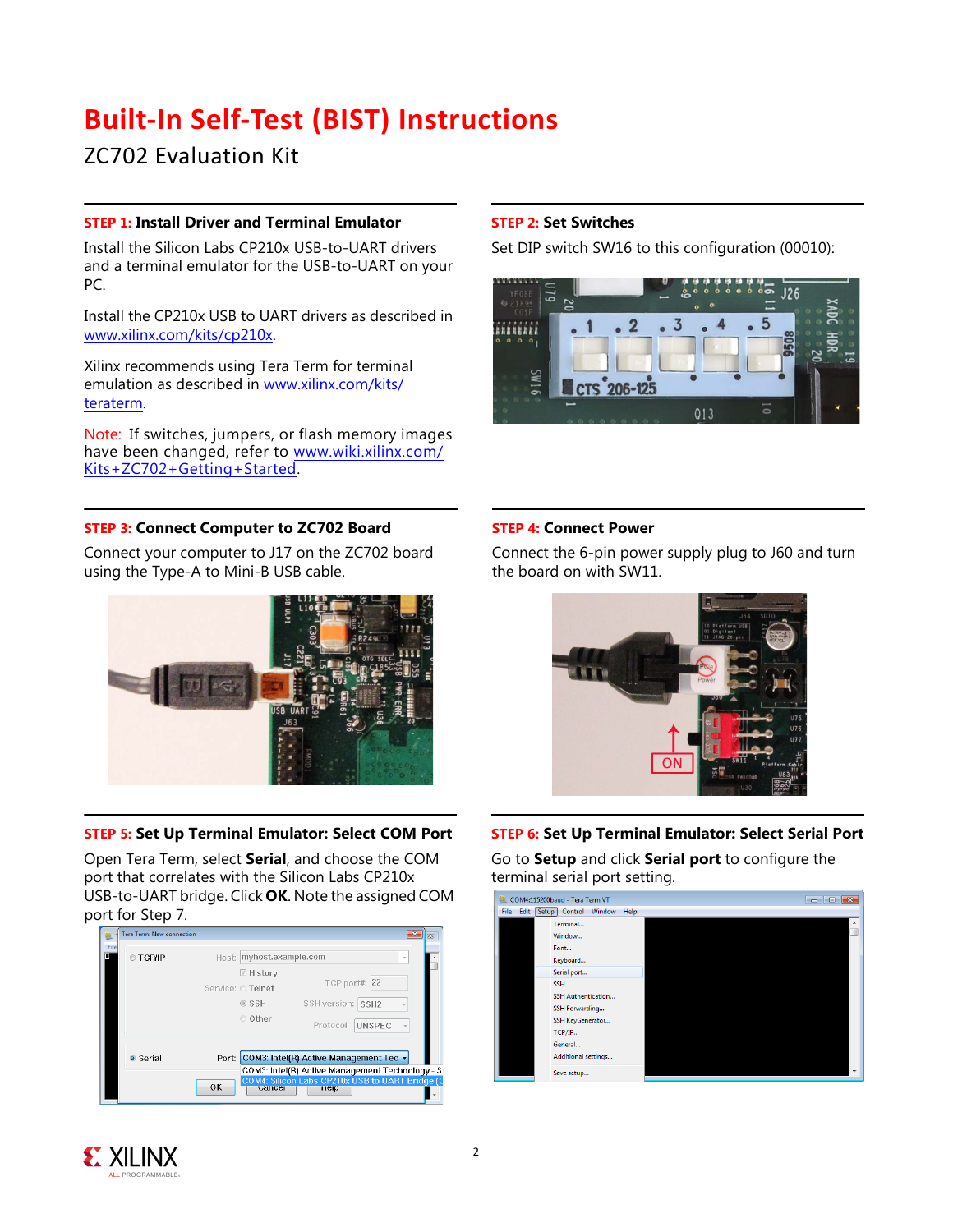

#### **STEP 7: Set Up Terminal Emulator: Serial Setup**

Select the same COM port assigned in Step 5 and set the **Baud rate** to **115200**, the **Data** to **8 bit**, the **Parity** to **none**, **Stop** to **1 bit**, and **Flow control** to **none**. Click **OK** to save the settings.

| era Term: Serial port setup | $-x$                  |
|-----------------------------|-----------------------|
| Port:                       | COM4<br>OK            |
| Baud rate:                  | 115200                |
| Data:                       | Cancel<br>8 bit       |
| Parity:                     | none                  |
| Stop:                       | Help<br>1 bit         |
| Flow control:               | none                  |
| <b>Transmit delay</b>       |                       |
| 0<br>msec/char              | $\bf{0}$<br>msec/line |
|                             |                       |

#### **STEP 9: Terminal Display**

After the ZC702 board is configured in Step 8, text appears in the terminal emulator window. Type the number or letter associated with a listed option to run a test application. For example, type **2** to run the LED Test application.

## **STEP 8: Initialize Configuration**

Press **SW1 (POR\_B)** to reinitialize the configuration for the ZC702 board.





Note: DIP switches SW15-1 and SW15-2 are tied in parallel to pushbuttons SW13 and SW14, respectively. For SWITCH Test 5, either use DIP switches SW15-1 and SW15-2, or keep SW15-1 and SW15-2 OFF and use pushbuttons 13 and 14.